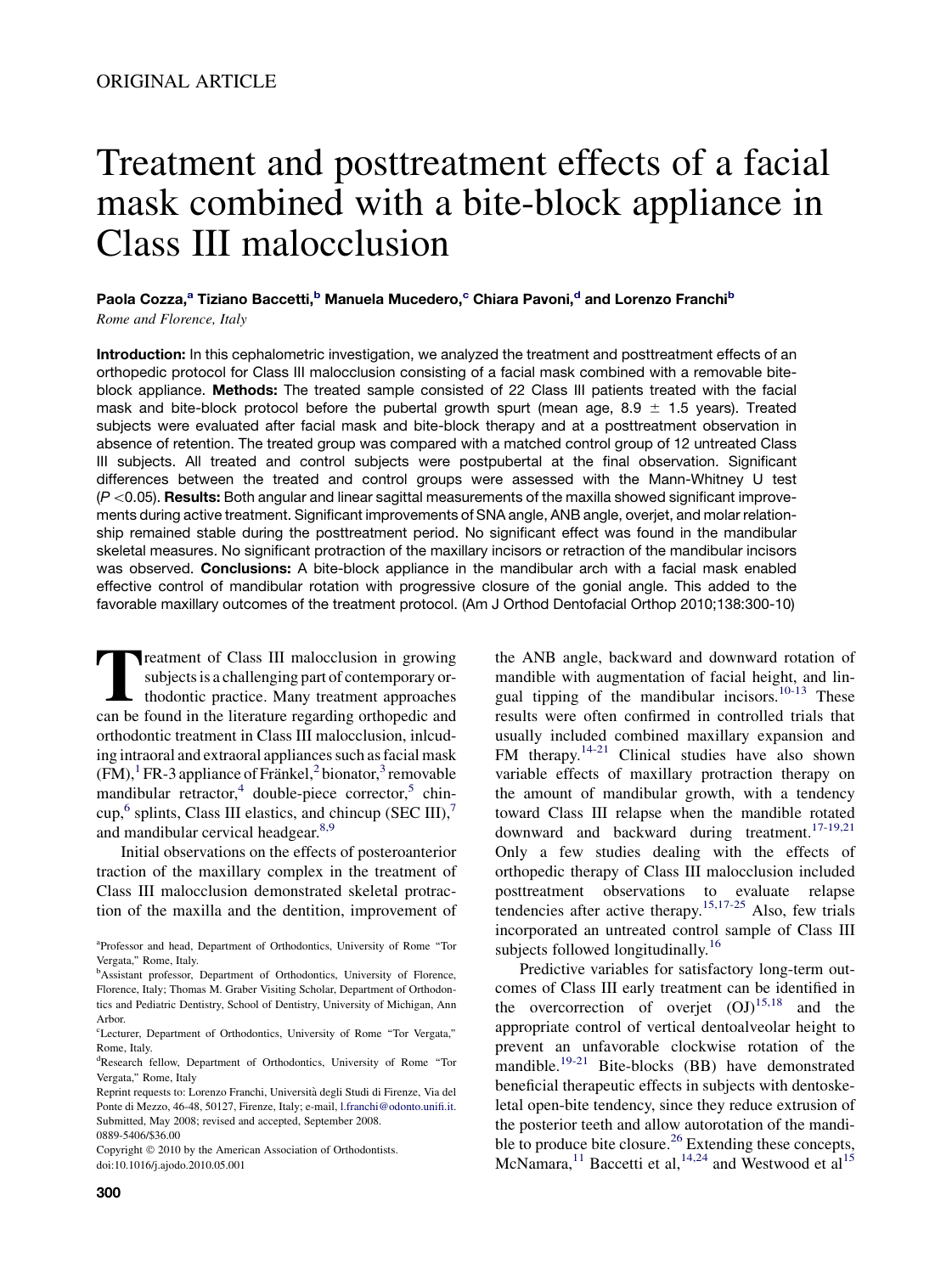used bonded maxillary expanders with acrylic splints as a BB device combined with FM therapy for Class III malocclusion. Favorable outcomes of BB therapy for the control of mandibular growth direction were observed in both experimental animal and human studies.<sup>[27-32](#page-9-0)</sup>

The purpose of this controlled clinical trial was to evaluate the therapeutic effects of a treatment protocol for Class III malocclusion consisting of a FM and a BB appliance in the mandibular arch. Both active treatment and posttreatment effects were analyzed in consecutively treated patients, and they were compared with the longitudinal growth changes in a matched control group of untreated Class III subjects.

### MATERIAL AND METHODS

The treated group comprised 22 patients with dentoskeletal Class III malocclusion treated with a FM combined with a BB appliance it the mandibular arch, who were consecutively treated in the Department of Orthodontics at the University of Rome ''Tor Vergata'' in Italy. The success of therapy at the end of the observation period was not a determining factor for the selection of patients, since the treated sample was collected prospectively.

At the initial observation (T1), all patients had Class III malocclusion in the mixed dentition characterized by a Wits appraisal of –2 mm or less, anterior crossbite or incisor end-to-end relationship, and Class III molar relationship.<sup>[33](#page-9-0)</sup> All patients were white, with a prepubertal stage of skeletal maturity according to the cervical vertebral maturation method (CS 1 or CS 2). $34$  No permanent teeth were congenitally missing or extracted before or during treatment. These Class III patients had no transverse discrepancy between the dental arches.

Lateral cephalograms were taken at T1 and the end of active treatment with the FM-BB protocol (T2). After active therapy, they were recalled every 3 months to assess the stability of treatment outcomes. The treated group was reevaluated at a follow-up observation (T3) with a third set of lateral cephalograms at an average time after T2 of about 2 years (about 3.5 years after T1). All subjects had reached postpubertal skeletal maturity at T3 (CS 4, CS 5, or CS 6). The stages of cervical vertebral maturation were determined by an operator (M.M.) trained in this method. All subjects had permanent dentitions at T3, when fixed appliance therapy could be used to refine the occlusion.

A control group of 12 untreated subjects with dentoskeletal Class III malocclusion was obtained from the Department of Orthodontics at the University of Florence in Italy. The control group matched the treated

| Table I. Ages (y) of the Class III study groups and |  |  |  |  |
|-----------------------------------------------------|--|--|--|--|
| lengths of treatment or observation                 |  |  |  |  |

|                | Treated group<br>$(n = 22; 9 \text{ boys}, 13 \text{ girls})$ |     | Control group<br>$(n = 12; 7 boys, 5 girls)$ |     |  |  |  |
|----------------|---------------------------------------------------------------|-----|----------------------------------------------|-----|--|--|--|
|                | Mean                                                          | SD  | Mean                                         | SD  |  |  |  |
| Τ1             | 8.9                                                           | 1.5 | 7.6                                          | 1.4 |  |  |  |
| T <sub>2</sub> | 10.5                                                          | 1.3 | 9.8                                          | 1.9 |  |  |  |
| T3             | 12.6                                                          | 1.9 | 11.9                                         | 2.2 |  |  |  |
| T2-T1          | 1.6                                                           | 0.8 | 2.2                                          | 1.3 |  |  |  |
| T3-T2          | 2.1                                                           | 1.3 | 2.0                                          | 1.7 |  |  |  |
| $T3-T1$        | 3.7                                                           | 1.3 | 4.3                                          | 2.0 |  |  |  |

group as to type of dentoskeletal disharmony, skeletal maturation at the various times, and duration of observation intervals. The mean ages at the time periods in both groups and the durations of either treatment or observation are given in Table I.

This study, therefore, comprised a treated sample that was collected prospectively and a control sample that was collected retrospectively.

The intraoral part of the maxillary appliance (intraoral anchorage appliance for posteroanterior elastics connecting with the FM) was constructed with a 1-mm stainless steel arch (buccal and palatal), with 2 hooks in the maxillary canine region to attach the elastics. The intraoral appliance was soldered to bands placed on the maxillary first permanent molars, and the palatal arch was placed in contact with the gingival margins of the maxillary teeth. Maxillary protraction began with forward and downward traction directed approximately 30° to 40° to the occlusal plane. Extraoral elastics were attached from the hooks on the intraoral appliance to the adjustable crossbar of the FM, so that the elastics did not interfere with the function of the lips. Hooks were soldered in the frontal part of the maxillary arch, between the lateral incisors and the deciduous canines, to obtain a direct effect of forward displacement of the maxilla. Elastics of increasing force were used during the first month of therapy until a heavy orthopedic force (600 g for each side) was delivered during the next treatment period. A Delaire FM was used to provide the extraoral anchorage. The patients were instructed to wear the FM at least 14 hours a day; cooperation was good for all of them.

During FM treatment, a BB appliance was used in all treated patients, with the aim to counteract any tendency to clockwise mandibular rotation. The BB appliance was constructed in the form of a Schwarz plate for the mandibular arch with a vestibular arch, occlusal resin splints, and an expansion screw that was activated when needed [\(Figs 1-3](#page-2-0)). The splints were intended to control molar eruption, limit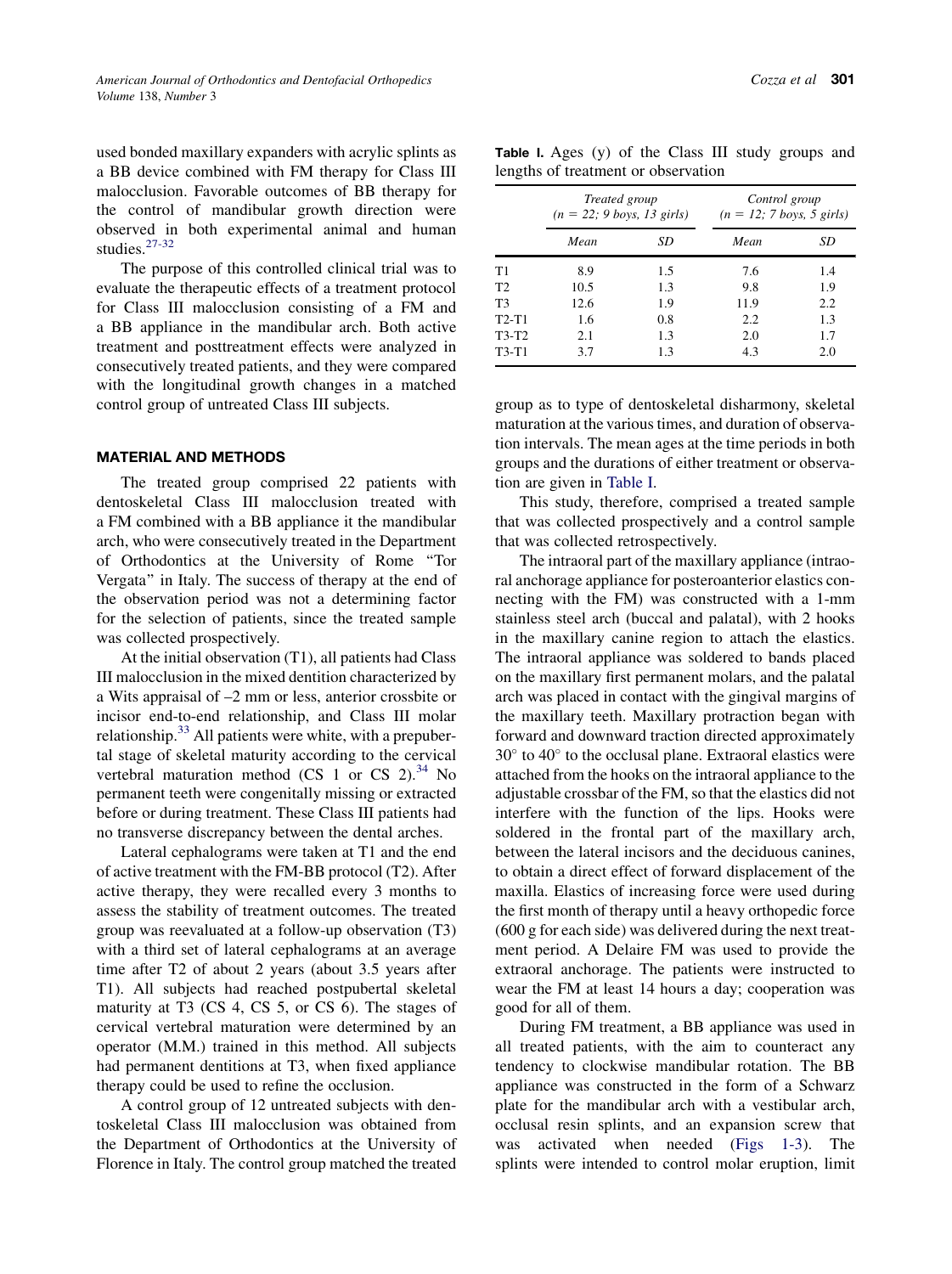<span id="page-2-0"></span>

Fig 1. Boy (age, 8 years 7 months) with Class III malocclusion before treatment.

intermaxillary divergency, and prevent clockwise mandibular rotation. The patients were instructed to wear the BB for 24 hours a day, including during meals; cooperation was good for all of them.

All patients were treated at least to a positive dental OJ before discontinuing treatment; most patients were overcorrected toward a Class II occlusal relationship. No appliance was worn during the T2 to T3 posttreatment observation interval.

A customized digitation regimen and analysis were used for all cephalograms examined in this study. The regimen contained measurements from the analyses of Jacobson,  $33$  McNamara,  $35$  Ricketts,  $36$  Steiner,  $37$  and Tweed.[38](#page-10-0)

Before the cephalometric analysis, the intraobserver measurement error was evaluated. Fifteen lateral cephalograms, selected from various subjects in the study, were traced and measured at 2 times within a week by the same operator (M.M.). The measurements at both times for each patient were analyzed with the intraclass correlation coefficient, which varied between 0.966 for the SNB angle and 0.995 for the inclination of the maxillary incisor to the Frankfort horizontal (FH) line. These values indicated a high level of intraobserver agreement. Linear measurement errors averaged 0.3 mm (SD, 0.8 mm), and angular measurement errors averaged  $0.4^{\circ}$  (SD,  $0.6^{\circ}$ ).

Each cephalogram was traced at the 3 times, and 29 variables (14 linear, 15 angular) were measured. The cephalometric measurements used were the following ([Figs 4](#page-3-0) and [5](#page-3-0)): (1) cranial flexure, NSBa angle; (2) maxillary skeletal, SNA angle, A-N perpendicular (Point A to a line drawn perpendicular to the FH from N), Co-ANS, and Co-A; (3) mandibular skeletal: SNB angle, Pg-N perpendicular (Pg to a line drawn perpendicular to the FH from N), Co-Go, Ar-Go, Co-Gn, and Go-Gn; (4) skeletal differences: ANB angle, Wits appraisal (distance between the 2 points of intersection



Fig 2. Facial mask: note the downward direction of the extraoral elastics.



Fig 3. The same boy (age, 10 years 2 months) at T2: double-arch appliance with vestibular hooks in the maxillary arch and removable BB appliance in the mandibular arch.

of the 2 perpendicular lines from Points A and B to the functional occlusal plane), and maxillomandibular differential (difference between Co-A and Co-Gn); (5) vertical skeletal: SN-palatal plane (PP) angle, SN-GoMe angle, SN-GoGn angle, FH-PP angle, FH-mandibular plane (MP) angle, PP-MP angle, and gonial angle (Ar-Go-Me); and (7) dental measurements: maxillary central incisor (U1)-SN angle, U1-FH angle, IMPA angle, interincisal angle, OJ, overbite (OB), molar relationship, and U6-SePtm.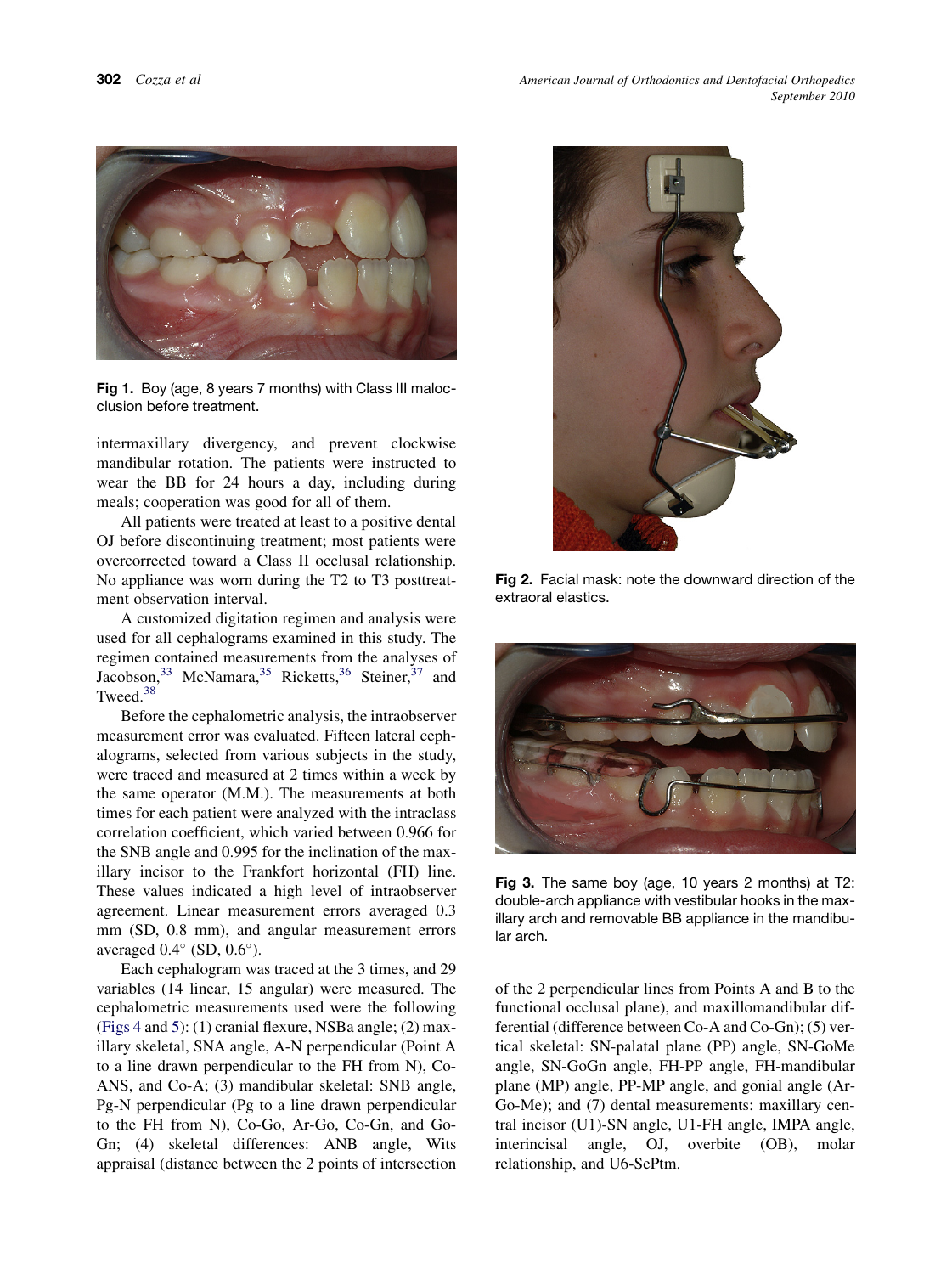<span id="page-3-0"></span>

Fig 4. Cephalometric angular measurements: *1*, NSBa; *2*, SNA; *3*, SNB; *4*, ANB; *5*, SN-PP; *6*, SN-GoMe; *7*, SN-GoGn; *8*, FH-PP; *9*, FH-MP; *10*, PP-MP; *11*, gonial angle; *12*, U1-SN; *13*, U1-FH; *14*, IMPA; *15*, interincisal angle.

#### Statistical analysis

Descriptive statistics were calculated for all cephalometric measures at T1, T2, and T3 for the treated and control groups. Additionally, mean differences and standard deviations were calculated for the changes from T2 to T1, T3 to T2 and T3 to T1 in both groups.

The data were analyzed with statistical softwares (version 12.0, SPSS, Chicago, Ill; and SigmaStat 3.5, Systat Software, Point Richmond, Calif). Statistical significance was tested at  $P \le 0.05$ ,  $P \le 0.01$ , and  $P < 0.001$ .

The homogeneity between the treated and control groups (type of malocclusion, skeletal maturity at each observation time, sex distribution, and mean duration of observation intervals) allowed for comparisons without annualizing the data. Because of relatively few control subjects, the data did not have a normal distribution (Shapiro-Wilks test). Therefore, nonparametric statistics were used. The calculated power of the study, however, was adequate (0.85).

Before making the comparisons of the longitudinal changes, significant differences between the craniofacial starting forms at T1 were assessed with the Mann-Whitney U test between the treated and control groups. The changes in cephalometric measurements between T1 and T2, T2 and T3, and T1 and T3 in the treated group were compared with the Friedman repeated measures analysis of variance (ANOVA) on



Fig 5. Cephalometric linear measurements: *1*, A to N perpendicular; *2*, Co-ANS; *3*, Co-A; *4*, Pg to N perpendicular; *5*, Co-Go; *6*, Ar-Go; *7*, Co-Gn; *8*, Go-Gn; *9*, Wits appraisal; *10*, OJ; *11*, OB; *12*, molar relationship; *13*, U6-SePtm.

ranks with the Tukey post-hoc test ( $P \lt 0.05$ ) to determine significant active treatment, posttreatment, and overall changes, respectively. To assess the differences between the treated and control groups at T1 to T2, T2 to T3, and overall T1 to T3 changes, Mann-Whitney U tests ( $P \le 0.05$ ,  $P \le 0.01$ ,  $P \le 0.001$ ) were used.

## RESULTS

Analysis of the starting forms ([Table II\)](#page-4-0) showed that the treated and control groups had no statistically significant differences in craniofacial characteristics at T1. The only exception was a significantly greater buccal inclination of the maxillary and mandibular incisors at T1 in the treated group that led to a significantly smaller interincisal angle in the treated group.

Statistical analysis of the treatment and posttreatment changes in the treated group ([Table III](#page-5-0)) showed several significant changes from T1 to T2. Sagittal maxillary position (SNA, A-N perpendicular), midfacial length (Co-A, Co-ANS), and mandibular total length (Co-Gn) were significantly greater at T2 than at T1. The values for the ANB angle and Wits appraisal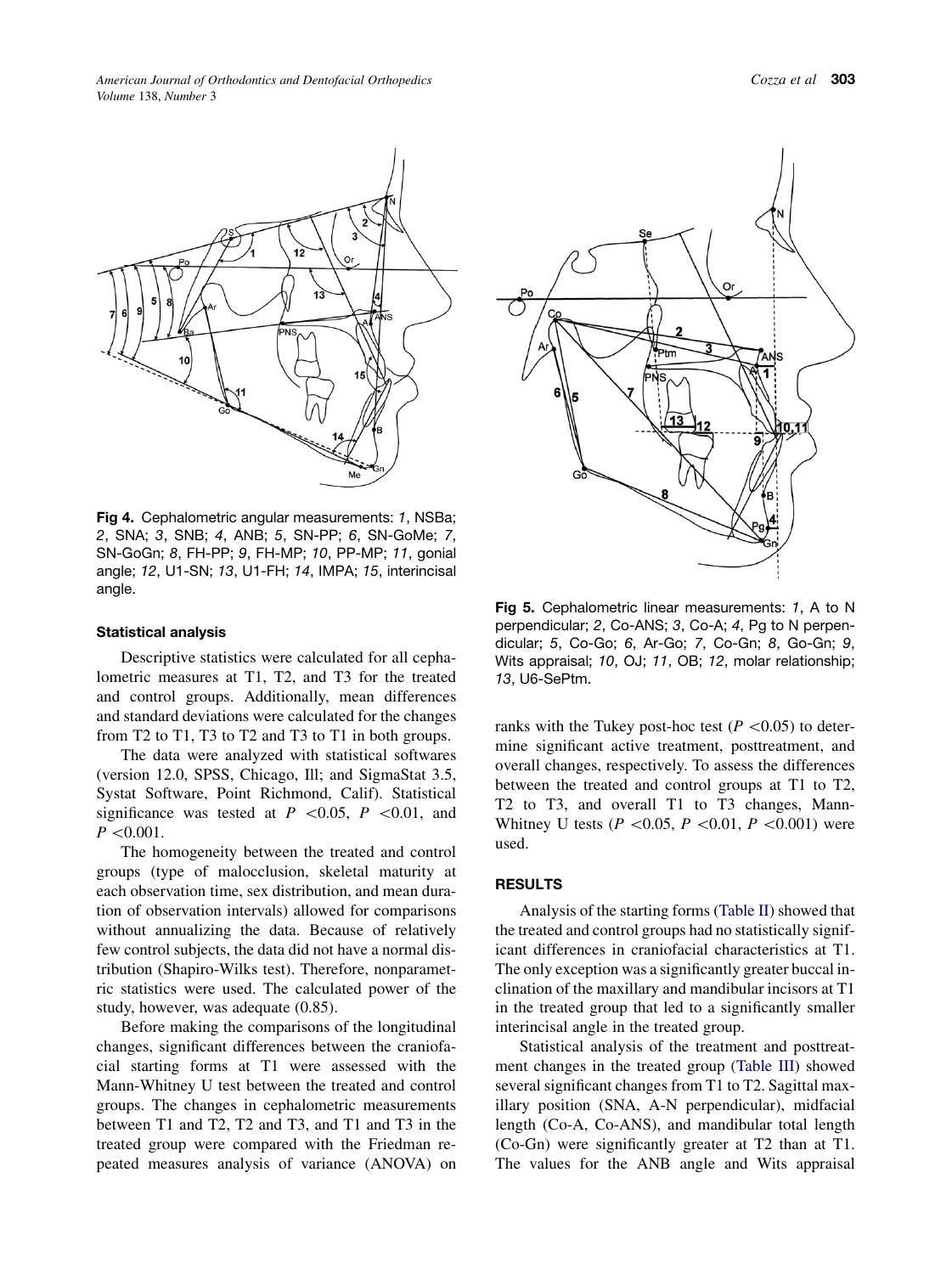<span id="page-4-0"></span>

| Table II. Statistical comparison of cephalometric measurements between the groups at T1 |  |  |  |  |  |
|-----------------------------------------------------------------------------------------|--|--|--|--|--|
|-----------------------------------------------------------------------------------------|--|--|--|--|--|

|                                     | Treated group $(n = 22)$ |     | Control group $(n = 12)$ |      | Mann-Whitney U test |  |
|-------------------------------------|--------------------------|-----|--------------------------|------|---------------------|--|
| Cephalometric measurement           | Mean                     | SD  | Mean                     | SD   |                     |  |
| Cranial flexure                     |                          |     |                          |      |                     |  |
| NSBa (°)                            | 128.4                    | 5.1 | 128.0                    | 5.4  | 0.4                 |  |
| Maxillary skeletal                  |                          |     |                          |      |                     |  |
| SNA $(^{\circ})$                    | 80.5                     | 4.3 | 77.8                     | 4.0  | 1.7                 |  |
| A-N perpendicular (mm)              | $-0.8$                   | 2.7 | $-1.3$                   | 3.3  | 0.5                 |  |
| Co-ANS (mm)                         | 77.6                     | 5.0 | 79.0                     | 3.1  | $-1.4$              |  |
| $Co-A$ (mm)                         | 75.2                     | 5.0 | 74.6                     | 2.8  | 0.6                 |  |
| Mandibular skeletal                 |                          |     |                          |      |                     |  |
| SNB $(^{\circ})$                    | 80.0                     | 4.3 | 78.0                     | 3.7  | 2.0                 |  |
| Pg-N perpendicular (mm)             | $-3.1$                   | 5.1 | $-6.9$                   | 5.6  | 3.8                 |  |
| $Co-Go$ (mm)                        | 45.3                     | 4.1 | 45.9                     | 3.2  | $-0.6$              |  |
| $Ar-Go$ (mm)                        | 38.0                     | 4.3 | 38.0                     | 3.1  | 0.0                 |  |
| $Co-Gn$ (mm)                        | 99.7                     | 5.3 | 98.8                     | 5.3  | 0.9                 |  |
| $Go-Gn$ (mm)                        | 65.3                     | 3.5 | 62.7                     | 3.6  | 2.6                 |  |
| Skeletal difference                 |                          |     |                          |      |                     |  |
| ANB $(^{\circ})$                    | 0.5                      | 2.0 | $-0.3$                   | 2.4  | $-1.2$              |  |
| Wits appraisal (mm)                 | $-6.2$                   | 2.6 | $-7.6$                   | 4.1  | 1.4                 |  |
| Maxillomandibular differential (mm) | 24.5                     | 2.6 | 24.1                     | 3.7  | 0.4                 |  |
| Vertical skeletal                   |                          |     |                          |      |                     |  |
| SN-PP $(°)$                         | 7.7                      | 3.2 | 10.4                     | 3.3  | $-2.7$              |  |
| SN-GoMe $(^{\circ})$                | 37.4                     | 6.3 | 40.9                     | 5.5  | $-3.5$              |  |
| $SN-GoGn$ ( $°$ )                   | 35.3                     | 6.2 | 38.3                     | 5.7  | $-3.0$              |  |
| FH-PP $(^{\circ})$                  | $-0.9$                   | 3.5 | 1.0                      | 2.4  | $-1.9$              |  |
| FH-MP $(^{\circ})$                  | 28.8                     | 5.3 | 31.6                     | 3.8  | $-2.8$              |  |
| PP-MP $(^{\circ})$                  | 29.6                     | 6.4 | 30.5                     | 4.0  | $-0.9$              |  |
| Gonial angle (Ar-Go-Me) $(°)$       | 134.1                    | 6.3 | 135.5                    | 4.4  | $-1.4$              |  |
| Dental                              |                          |     |                          |      |                     |  |
| U1-SN $(^{\circ})$                  | 107.1                    | 9.6 | 98.0                     | 8.2  | $9.1*$              |  |
| U1-FH $(^\circ)$                    | 115.7                    | 8.0 | 107.3                    | 8.5  | $8.4*$              |  |
| IMPA $(^{\circ})$                   | 88.1                     | 5.5 | 80.6                     | 6.4  | $7.5^{\dagger}$     |  |
| Interincisal angle $(°)$            | 127.5                    | 9.6 | 140.5                    | 13.5 | $-13.0^{\dagger}$   |  |
| $OJ$ (mm)                           | $-1.2$                   | 2.0 | $-2.1$                   | 2.5  | 0.9                 |  |
| $OB$ (mm)                           | 0.3                      | 1.1 | $-1.3$                   | 2.4  | 1.6                 |  |
| Molar relationship (mm)             | 3.0                      | 1.1 | 4.0                      | 3.0  | $-1.0$              |  |
| U6-SePtm (mm)                       | 20.7                     | 3.6 | 21.7                     | 2.9  | $-1.0$              |  |

 $*P < 0.05$ ;  $\frac{4}{3}P < 0.01$ .

showed significant improvements. The inclination of the PP to the cranial base or to the FH plane (SN-PP, FH-PP) showed significantly smaller values at T2; PP-MP, on the contrary, had significantly greater values at T2. The same occurred for OJ. A positive OJ was obtained in all subjects at T2 (range, 0.3-4.1 mm). Molar relationship had a significantly smaller value at T2 than at T1, whereas U6-SePtm showed a significant increase. There were no significant changes in the axial inclination of the maxillary and mandibular teeth in the treatment group from T1 to T2.

Some cephalometric variables showed significant changes from T2 to T3 in the treated group. Maxillary skeletal cephalometric measurements were stable from T2 to T3. Mandibular body (Go-Gn) and ramus length (Co-Go) were significantly greater at T3 than at T2. There were significant rebounds in the ANB angle and maxillomandibular differential, in 2 vertical dimensions (FH-PP, PP-MP), and in molar relationship at T3. At T3, only 1 subject had an end-to-end incisal relationship, whereas all others had a positive OJ (range, 0.4-4.7 mm).

The statistical comparison of the overall changes from T1 to T3 showed significantly greater increases in maxillary sagittal position (SNA) and midfacial lenght (Co-A and Co-ANS). At T2, there were significantly greater values than at T1 for total mandibular length (Co-Gn), mandibular body (Go-Gn), and ramus length (Ar-Go and Co-Go); the same occurred for ANB angle, Wits appraisal, and maxillomandibular differential. No vertical skeletal cephalometric measurements showed significant changes from T1 to T3.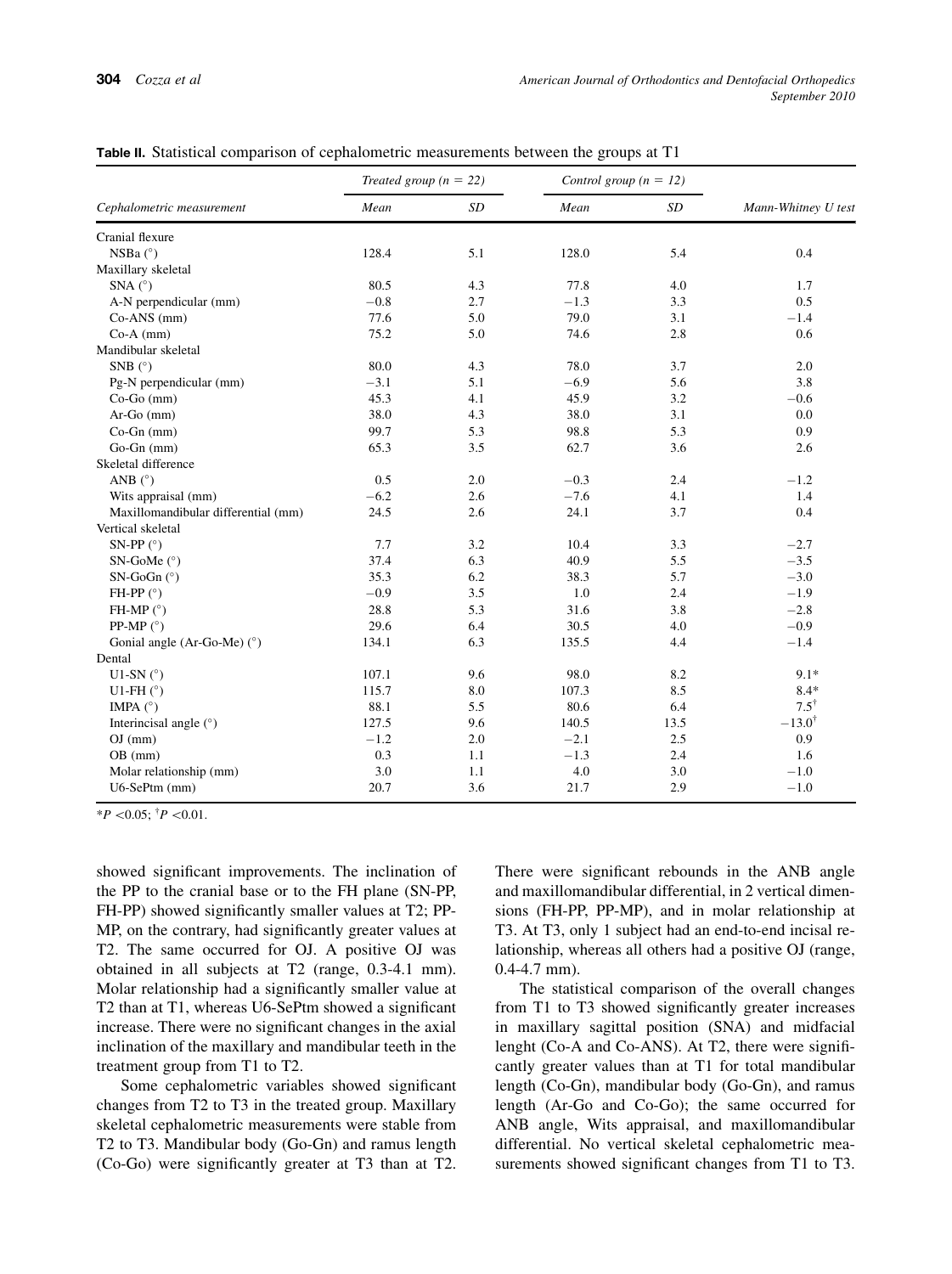<span id="page-5-0"></span>

| Table III. Treatment and posttreatment changes in the treated group |  |
|---------------------------------------------------------------------|--|
|---------------------------------------------------------------------|--|

|                                     |                  |     | Treated group T2 |     | Treated group T3 |     | Statistical comparisons<br>(Friedman repeated measures<br>ANOVA on ranks) |         |         |  |
|-------------------------------------|------------------|-----|------------------|-----|------------------|-----|---------------------------------------------------------------------------|---------|---------|--|
|                                     | Treated group T1 |     |                  |     |                  |     |                                                                           |         |         |  |
| Cephalometric measurement           | Mean             | SD  | Mean             | SD  | Mean             | SD  | $T2-T1$                                                                   | $T3-T2$ | $T3-T1$ |  |
| Cranial flexure                     |                  |     |                  |     |                  |     |                                                                           |         |         |  |
| NSBa $(^{\circ})$                   | 128.4            | 5.1 | 127.8            | 4.2 | 128.4            | 5.8 | $-0.6$                                                                    | 0.6     | 0.0     |  |
| Maxillary skeletal                  |                  |     |                  |     |                  |     |                                                                           |         |         |  |
| SNA $(^{\circ})$                    | 80.5             | 4.3 | 82.6             | 4.1 | 82.4             | 4.9 | $2.1*$                                                                    | $-0.2$  | $1.9*$  |  |
| A-N perpendicular (mm)              | $-0.8$           | 2.7 | 0.4              | 2.3 | 0.1              | 3.1 | $1.2*$                                                                    | $-0.3$  | 0.9     |  |
| $Co-ANS$ (mm)                       | 77.6             | 5.0 | 82.3             | 6.0 | 84.3             | 6.5 | $4.7*$                                                                    | 2.0     | $6.7*$  |  |
| $Co-A$ (mm)                         | 75.2             | 5.0 | 80.0             | 5.9 | 81.4             | 6.4 | $4.8*$                                                                    | 1.4     | $6.2*$  |  |
| Mandibular skeletal                 |                  |     |                  |     |                  |     |                                                                           |         |         |  |
| SNB $(^{\circ})$                    | 80.0             | 4.3 | 79.9             | 3.8 | 80.7             | 4.9 | $-0.1$                                                                    | 0.8     | 0.7     |  |
| Pg-N perpendicular (mm)             | $-3.1$           | 5.1 | $-4.4$           | 6.1 | $-2.1$           | 7.1 | $-1.3$                                                                    | 2.3     | 1.0     |  |
| $Co-Go$ (mm)                        | 45.3             | 4.1 | 47.4             | 5.3 | 49.8             | 5.6 | 2.1                                                                       | $2.4*$  | $4.5*$  |  |
| $Ar-Go$ (mm)                        | 38.0             | 4.3 | 39.7             | 5.1 | 41.9             | 5.5 | 1.7                                                                       | 2.2     | $3.9*$  |  |
| $Co-Gn$ (mm)                        | 99.7             | 5.3 | 104.3            | 5.9 | 108.7            | 7.5 | $4.6*$                                                                    | 4.4     | $9.0*$  |  |
| $Go-Gn$ (mm)                        | 65.3             | 3.5 | 68.0             | 3.8 | 71.1             | 4.3 | 2.7                                                                       | $3.1*$  | $5.8*$  |  |
| Skeletal difference                 |                  |     |                  |     |                  |     |                                                                           |         |         |  |
| ANB $(^{\circ})$                    | 0.5              | 2.0 | 2.7              | 2.5 | 1.7              | 2.6 | $2.2*$                                                                    | $-1.0*$ | $1.2*$  |  |
| Wits appraisal (mm)                 | $-6.2$           | 2.6 | $-4.4$           | 2.1 | $-4.1$           | 2.7 | $1.8*$                                                                    | 0.3     | $2.1*$  |  |
| Maxillomandibular differential (mm) | 24.5             | 2.6 | 24.3             | 3.7 | 27.3             | 4.9 | $-0.2$                                                                    | $3.0*$  | $2.8*$  |  |
| Vertical skeletal                   |                  |     |                  |     |                  |     |                                                                           |         |         |  |
| SN-PP $(^{\circ})$                  | 7.7              | 3.2 | 5.8              | 3.0 | 6.7              | 4.1 | $-1.9*$                                                                   | 0.9     | $-1.0$  |  |
| SN-GoMe $(^{\circ})$                | 37.4             | 6.3 | 37.6             | 7.0 | 36.9             | 7.1 | 0.2                                                                       | $-0.7$  | $-0.5$  |  |
| $SN-GoGn$ ( $°$ )                   | 35.3             | 6.2 | 35.7             | 7.0 | 34.7             | 6.9 | 0.4                                                                       | $-1.0$  | $-0.6$  |  |
| FH-PP $(^{\circ})$                  | $-0.9$           | 3.5 | $-2.1$           | 3.2 | $-1.2$           | 3.7 | $-1.2*$                                                                   | $0.9*$  | $-0.3$  |  |
| FH-MP $(^{\circ})$                  | 28.8             | 5.3 | 29.7             | 6.4 | 29.1             | 6.3 | 0.9                                                                       | $-0.6$  | 0.3     |  |
| PP-MP $(^{\circ})$                  | 29.6             | 6.4 | 31.8             | 6.7 | 30.2             | 6.5 | $2.2*$                                                                    | $-1.6*$ | 0.6     |  |
| Gonial angle (Ar-Go-Me) (°)         | 134.1            | 6.3 | 134.2            | 5.5 | 133.3            | 5.2 | 0.1                                                                       | $-0.9$  | $-0.8$  |  |
| Dental                              |                  |     |                  |     |                  |     |                                                                           |         |         |  |
| U1-SN $(^{\circ})$                  | 107.1            | 9.6 | 107.1            | 7.6 | 109.6            | 7.7 | 0.0                                                                       | 2.5     | 2.5     |  |
| U1-FH $(^\circ)$                    | 115.7            | 8.0 | 115.0            | 6.6 | 117.4            | 6.8 | $-0.7$                                                                    | 2.4     | 1.7     |  |
| IMPA $(^{\circ})$                   | 88.1             | 5.5 | 87.7             | 6.3 | 86.7             | 6.1 | $-0.4$                                                                    | $-1.0$  | $-1.4$  |  |
| Interincisal angle $(°)$            | 127.5            | 9.6 | 127.6            | 7.1 | 126.8            | 8.1 | 0.1                                                                       | $-0.8$  | $-0.7$  |  |
| $OJ$ (mm)                           | $-1.2$           | 2.0 | 1.9              | 1.0 | 1.6              | 1.0 | $3.1*$                                                                    | $-0.3$  | $2.8*$  |  |
| $OB$ (mm)                           | 0.3              | 1.1 | 1.0              | 2.2 | 1.5              | 1.5 | 0.7                                                                       | 0.5     | $1.2*$  |  |
| Molar relationship (mm)             | 3.0              | 1.1 | 0.0              | 1.7 | 1.9              | 1.5 | $-3.0*$                                                                   | $1.9*$  | $-1.1$  |  |
| $U6-SePtm$ (mm)                     | 20.7             | 3.6 | 24.8             | 3.1 | 26.2             | 3.8 | $4.1*$                                                                    | 1.4     | $5.5*$  |  |

 $*P < 0.05$ .

Significantly greater increases were found for OJ, OB, and U6-SePtm.

The statistical comparisons of the changes between T1 and T2 in the treated and control groups ([Table IV](#page-6-0)) showed many significant active treatment effects produced by the FM-BB protocol. All maxillary skeletal measures showed significant improvements in the treated group vs the controls. In particular, maxillary length (Co-A) had an average improvement in the treated subjects over the controls of 2.8 mm. No significant effects of therapy were found for the mandibular skeletal variables. Intermaxillary skeletal variables showed significant improvements, with an average increase in ANB of 2.8°, an average increase in the Wits appraisal of 2.5 mm, and an average reduction in the maxillomandibular differential of –4.3 mm. A significant counterclockwise rotation of the PP was found in the treated group, which led to a significant increase in intermaxillary divergence (PP-MP) during treatment. No significant clockwise rotation of the mandible was found. OJ improved significantly between T1 and T2 in the treatment group vs the controls (2.6 mm), and the molar relationship also improved (–4.7 mm). The maxillary molars were moved anteriorly significantly by active treatment (2.7 mm more than the controls). No significant differences in posttreatment changes (T2-T3) were found between the treated and control groups [\(Table IV](#page-6-0)). The only exception was a significant closure of the gonial angle in the treated group  $(-2.7^{\circ})$ over the controls).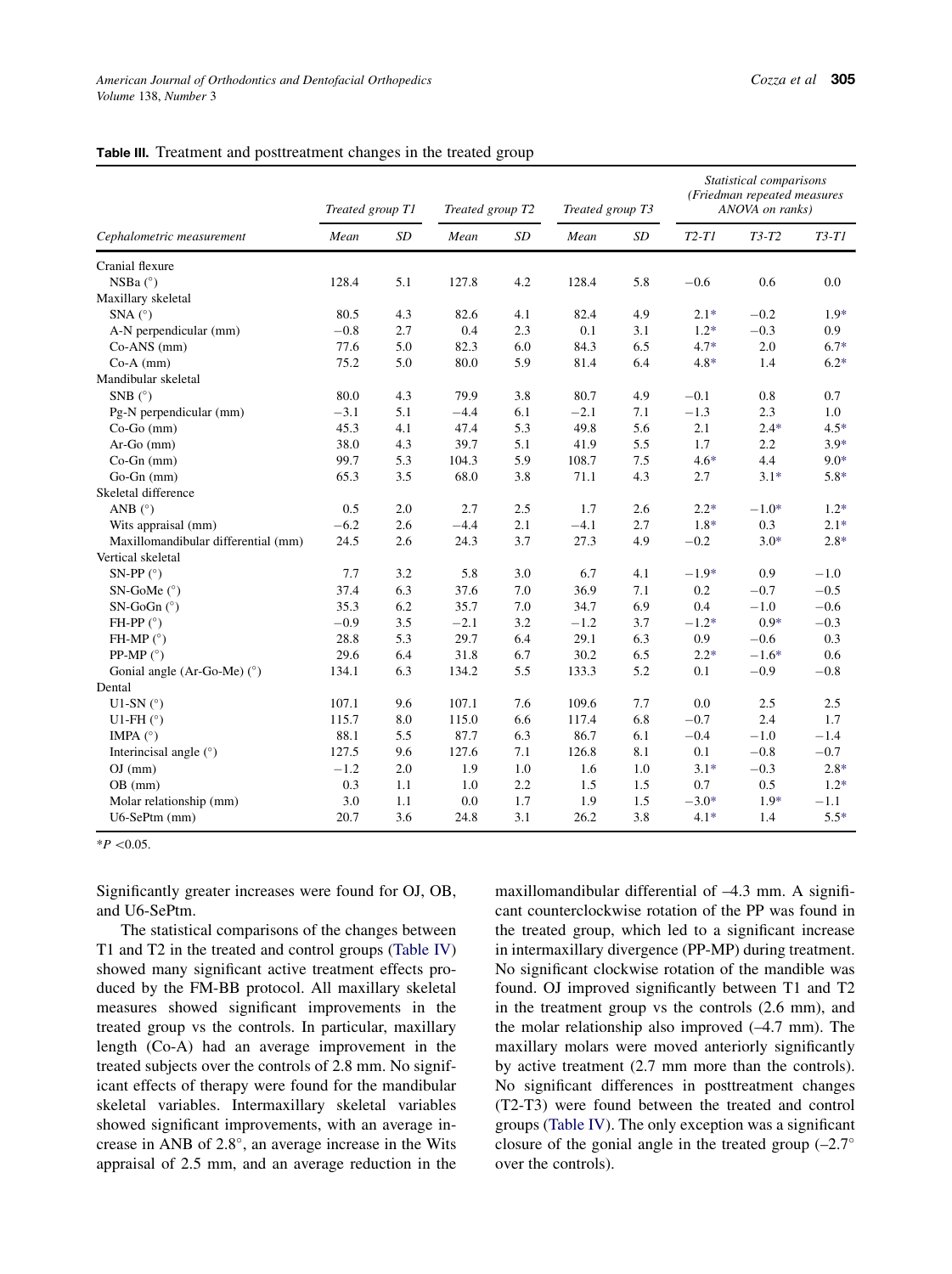|                                                   | <b>Treated</b><br>group<br>$(TG)$ T2-T1 |     | <b>Treated</b><br>group<br>$(TG)$ T3-T2 |     | <b>Treated</b><br>group<br>$(TG)$ T3-T1 |     | Control<br>group<br>$(CG)$ T2-T1 |     | Control<br>group<br>$(CG)$ T3-T2 |     | Control<br>group<br>$(CG)$ T3-T1 |           | Statistical<br>comparisons<br>(Mann-Whitney U test) |                                     |                   |
|---------------------------------------------------|-----------------------------------------|-----|-----------------------------------------|-----|-----------------------------------------|-----|----------------------------------|-----|----------------------------------|-----|----------------------------------|-----------|-----------------------------------------------------|-------------------------------------|-------------------|
| Cephalometric measurement Mean SD Mean SD Mean SD |                                         |     |                                         |     |                                         |     | Mean                             | SD  | Mean                             | SD  | Mean                             | <b>SD</b> | $T2-T1$                                             | TG vs CG TG vs CG TG vs CG<br>T3-T2 | <i>T3-T1</i>      |
| Cranial flexure                                   |                                         |     |                                         |     |                                         |     |                                  |     |                                  |     |                                  |           |                                                     |                                     |                   |
| NSBa (°)                                          | $-0.6$                                  | 3.1 | 0.6                                     | 2.8 | 0.0                                     | 2.3 | 0.5                              | 4.4 | $-1.8$                           | 3.7 | $-1.2$                           | 3.1       | $-1.1$                                              | 2.4                                 | 1.2               |
| Maxillary skeletal                                |                                         |     |                                         |     |                                         |     |                                  |     |                                  |     |                                  |           |                                                     |                                     |                   |
| $SNA(^{\circ})$                                   | 2.1                                     | 2.8 | $-0.2$                                  | 1.8 | 1.9                                     | 3.1 | $-0.6$                           | 1.2 | 0.1                              | 1.4 | $-0.5$                           | 1.4       | $2.7^{\ddagger}$                                    | $-0.3$                              | $2.4^{\dagger}$   |
| A-N perpendicular (mm)                            | 1.3                                     | 3.0 | $-0.3$                                  | 2.1 | 1.0                                     | 3.0 | $-1.2$                           | 2.0 | 0.0                              | 1.9 | $-1.1$                           | 2.1       | $2.5^{\dagger}$                                     | $-0.3$                              | $2.1*$            |
| $Co-ANS$ (mm)                                     | 4.7                                     | 3.1 | 2.0                                     | 4.6 | 6.7                                     | 5.6 | 2.1                              | 2.8 | 3.3                              | 4.4 | 5.5                              | 4.5       | 2.6                                                 | $-1.3$                              | 1.2               |
| $Co-A$ (mm)                                       | 4.9                                     | 3.1 | 1.4                                     | 4.3 | 6.3                                     | 5.4 | 2.1                              | 2.7 | 2.7                              | 3.5 | 4.8                              | 4.1       | $2.8*$                                              | $-1.3$                              | 1.5               |
| Mandibular skeletal                               |                                         |     |                                         |     |                                         |     |                                  |     |                                  |     |                                  |           |                                                     |                                     |                   |
| SNB $(^{\circ})$                                  | $-0.1$                                  | 2.6 | 0.8                                     | 1.7 | 0.7                                     | 2.6 | 0.0                              | 1.4 | 0.6                              | 1.8 | 0.6                              | 1.6       | $-0.1$                                              | 0.2                                 | 0.1               |
| Pg-N perpendicular (mm)                           | $-1.3$                                  | 6.1 | 2.2                                     | 4.8 | 0.9                                     | 5.0 | 0.2                              | 4.3 | 2.7                              | 3.0 | 2.9                              | 5.1       | $-1.5$                                              | $-0.5$                              | $-2.0$            |
| $Co-Go$ (mm)                                      | 2.1                                     | 3.3 | 2.4                                     | 4.3 | 4.5                                     | 5.3 | 3.5                              | 3.3 | 2.8                              | 5.0 | 6.3                              | 4.2       | $-1.4$                                              | $-0.4$                              | $-1.8$            |
| $Ar-Go$ (mm)                                      | 1.7                                     | 3.1 | 2.2                                     | 3.6 | 3.9                                     | 4.6 | 2.7                              | 3.5 | 2.6                              | 4.4 | 5.3                              | 3.8       | $-1.0$                                              | $-0.4$                              | $-1.4$            |
| $Co-Gn$ (mm)                                      | 4.6                                     | 3.8 | 4.4                                     | 5.6 | 9.0                                     | 7.1 | 6.2                              | 5.2 | 5.9                              | 7.0 | 12.2                             | 6.7       | $-1.6$                                              | $-1.5$                              | $-3.2$            |
| $Go-Gn$ (mm)                                      | 2.6                                     | 3.9 | 3.1                                     | 2.9 | 5.7                                     | 4.0 | 3.8                              | 3.7 | 2.9                              | 3.7 | 6.7                              | 5.0       | $-1.2$                                              | 0.2                                 | $-1.0$            |
| Skeletal difference                               |                                         |     |                                         |     |                                         |     |                                  |     |                                  |     |                                  |           |                                                     |                                     |                   |
| ANB $(^{\circ})$                                  | 2.2                                     | 1.6 | $-1.0$                                  | 1.6 | 1.2                                     | 1.9 | $-0.6$                           | 1.2 | $-0.5$                           | 2.0 | $-1.1$                           | 2.0       | $2.8^{\ddagger}$                                    | $-0.5$                              | $2.3*$            |
| Wits appraisal (mm)                               | 1.8                                     | 3.3 | 0.3                                     | 3.1 | 2.1                                     | 3.0 | $-0.7$                           | 3.8 | 0.5                              | 2.1 | $-0.2$                           | 4.0       | $2.5*$                                              | $-0.2$                              | 2.3               |
| Maxillomandibular<br>differential (mm)            | $-0.2$                                  | 2.3 | 3.0                                     | 2.4 | 2.8                                     | 3.0 | 4.1                              | 3.5 | 3.2                              | 4.5 | 7.4                              | 4.4       | $-4.3^{\ddagger}$                                   | $-0.2$                              | $-4.6^{\ddagger}$ |
| Vertical skeletal                                 |                                         |     |                                         |     |                                         |     |                                  |     |                                  |     |                                  |           |                                                     |                                     |                   |
| SN-PP $(°)$                                       | $-1.9$                                  | 2.5 | 0.9                                     | 2.4 | $-1.0$                                  | 2.4 | $-0.1$                           | 3.3 | $-0.3$                           | 2.8 | $-0.4$                           | 3.6       | $-1.8*$                                             | 1.2                                 | $-0.6$            |
| $SN-GoMe$ ( $°$ )                                 | 0.2                                     | 2.4 | $-0.6$                                  | 2.1 | $-0.5$                                  | 2.4 | $-0.4$                           | 3.7 | $-0.1$                           | 2.6 | $-0.5$                           | 4.5       | 0.6                                                 | $-0.5$                              | 0.0               |
| SN-GoGn $(^{\circ})$                              | 0.4                                     | 2.3 | $-1.0$                                  | 1.6 | $-0.6$                                  | 2.4 | $-0.3$                           | 3.6 | $-1.0$                           | 2.7 | $-1.3$                           | 4.8       | 0.7                                                 | 0.0                                 | 0.7               |
| FH-PP $(°)$                                       | $-1.2$                                  | 3.4 | 0.9                                     | 2.4 | $-0.3$                                  | 3.2 | 0.7                              | 2.6 | 0.3                              | 2.5 | 1.0                              | 2.8       | $-1.9*$                                             | 0.6                                 | $-1.3$            |
| FH-MP $(^{\circ})$                                | 0.9                                     | 3.3 | $-0.6$                                  | 2.6 | 0.3                                     | 3.2 | 0.4                              | 2.6 | 0.4                              | 1.9 | 0.8                              | 3.4       | 0.5                                                 | $-1.0$                              | $-0.5$            |
| PP-MP $(°)$                                       | 2.1                                     | 2.2 | $-1.5$                                  | 2.1 | 0.6                                     | 2.6 | $-0.3$                           | 1.6 | 0.2                              | 3.0 | $-0.1$                           | 3.3       | $2.4^{\dagger}$                                     | $-1.7$                              | 0.7               |
| Gonial angle                                      | 0.1                                     | 3.3 | $-0.9$                                  | 2.6 | $-0.8$                                  | 3.5 | $-0.8$                           | 3.0 | 1.8                              | 1.8 | 1.0                              | 3.1       | 0.9                                                 | $-2.7\dagger$                       | $-1.8$            |
| $(Ar-Go-Me)$ (°)                                  |                                         |     |                                         |     |                                         |     |                                  |     |                                  |     |                                  |           |                                                     |                                     |                   |
| Dental                                            |                                         |     |                                         |     |                                         |     |                                  |     |                                  |     |                                  |           |                                                     |                                     |                   |
| U1-SN $(^{\circ})$                                | 0.1                                     | 5.5 | 2.4                                     | 3.9 | 2.5                                     | 5.7 | 1.6                              | 6.5 | 2.2                              | 7.2 | 3.8                              | 7.7       | $-1.5$                                              | 0.2                                 | $-1.3$            |
| U1-FH $(^\circ)$                                  | $-0.7$                                  | 5.1 | 2.4                                     | 4.7 | 1.7                                     | 5.7 | 0.8                              | 6.7 | 1.7                              | 7.3 | 2.5                              | 7.4       | $-1.5$                                              | 0.7                                 | $-0.8$            |
| IMPA $(^\circ)$                                   | $-0.4$                                  | 6.2 | $-0.9$                                  | 5.4 | $-1.3$                                  | 5.4 | 0.7                              | 4.7 | $-2.9$                           | 3.7 | $-2.2$                           | 6.1       | $-1.1$                                              | 2.0                                 | 0.9               |
| Interincisal angle $(°)$                          | 0.1                                     | 7.5 | $-0.8$                                  | 6.6 | $-0.7$                                  | 7.4 | $-1.9$                           | 8.5 | 0.8                              | 9.0 | $-1.1$                           | 9.6       | 2.0                                                 | $-1.6$                              | 0.4               |
| $OJ$ (mm)                                         | 3.1                                     | 2.1 | $-0.3$                                  | 1.0 | 2.8                                     | 2.4 | 0.5                              | 1.7 | $-0.2$                           | 1.5 | 0.3                              | 2.0       | $2.6^{\ddagger}$                                    | $-0.1$                              | $2.5^{\dagger}$   |
| $OB$ (mm)                                         | 0.7                                     | 1.8 | 0.5                                     | 1.7 | 1.3                                     | 1.2 | 1.0                              | 2.2 | $-0.4$                           | 1.1 | 0.6                              | 2.0       | $-0.3$                                              | 0.9                                 | 0.7               |
| Molar relationship (mm)                           | $-3.0$                                  | 1.8 | 1.9                                     | 1.5 | $-1.1$                                  | 1.6 | 1.7                              | 1.2 | 0.6                              | 4.1 | 2.3                              | 4.4       | $-4.7^{\ddagger}$                                   | 1.3                                 | $-3.4^{\dagger}$  |
| $U6-SePtm$ (mm)                                   | 4.1                                     | 4.0 | 1.3                                     | 3.1 | 5.4                                     | 3.0 | 1.4                              | 3.3 | 1.0                              | 4.5 | 2.4                              | 5.8       | $2.7*$                                              | 0.3                                 | $3.0*$            |

<span id="page-6-0"></span>Table IV. Statistical comparisons of the changes between groups

 $*P < 0.05$ ;  $^{\dagger}P < 0.01$ ;  $^{\dagger}P < 0.001$ .

The evaluation of the overall treatment and posttreatment changes (T3-T1) between the 2 groups ([Fig 6](#page-7-0)) showed several significant effects of active therapy with the FM-BB protocol followed by a posttreatment period without retention appliances. Significant improvements in the treated group were found for SNA angle  $(2.4^{\circ})$ , Point A to N perpendicular  $(2.1 \text{ mm})$ , ANB angle  $(2.3^{\circ})$ , and maxillomandibular differential (–4.6 mm). OJ, molar relationship, and U6-SePtm also showed significant overall improvements in the treated group compared with the untreated subjects  $(2.5, -3.4, \text{ and } 3 \text{ mm}, \text{ respectively}).$ 

## **DISCUSSION**

We analyzed the effects of a combined protocol of FM and a removable BB appliance in the mandibular arch in subjects with dentoskeletal Class III malocclusion. Specific features of the study were the following.

- 1. Class III subjects were treated consecutively, and they were included in the study regardless of treatment outcomes.
- 2. A longitudinal sample of Class III subjects with untreated Class III malocclusion served as the control group at all evaluation times. The limited number of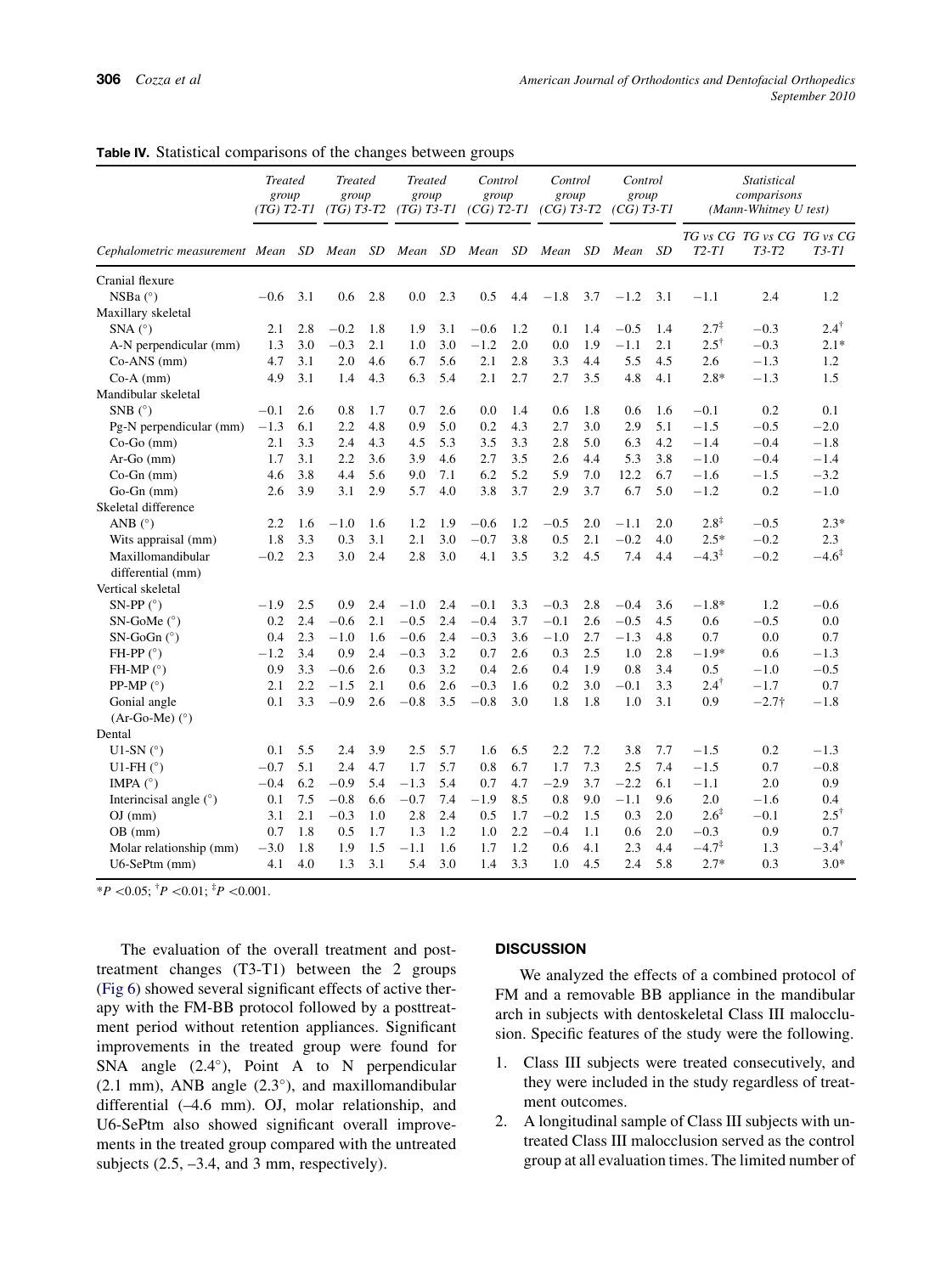<span id="page-7-0"></span>

Fig 6. Craniofacial changes derived from superimpositions for the T1-T3 interval: A, treated group; B, control group.

subjects examined was because of using longitudinal records of untreated white Class III subjects that covered the circumpubertal growth period.

- 3. We examined both active treatment changes and posttreatment modifications. No appliance was used during the posttreatment interval. Therefore, the amount of possible posttreatment relapse tendency investigated here must be considered the maximum amount of rebound to be expected after treatment and before fixed appliance therapy to refine the occlusion.
- 4. All subjects were prepubertal at T1 and postpubertal at T3. The adolescent growth spurt was included

in the overall observation period for all subjects in both groups.

5. The active treatment protocol consisted of a FM on a maxillary double-arch fixed appliance combined with a BB in the mandibular arch. The main purpose of the BB was to counteract the possible tendency toward posterior rotation of the mandible; this has been shown to be an unfavorable skeletal change in both Class III subjects treated with FM and untreated Class III subjects.<sup>[22,23](#page-9-0)</sup>

Although the changes in the treated group [\(Table III](#page-5-0)) reflect both treatment-induced and growth-induced modifications, the comparisons between treated and control groups [\(Table IV](#page-6-0)) refer more directly to the effectiveness of therapy vs physiologic growth trends in Class III malocclusion. Thus, the discussion of the results will focus primarily on the comparison between treated and untreated Class III subjects in both the shortterm and posttreatment observation intervals. As for comparisons with previous findings of the literature, only studies that reported the effectiveness of FM treatment without palatal expansion and that included un-treated Class III controls were considered.<sup>[5,22,23,39-41](#page-9-0)</sup> Only the study by Chong et  $al^{22}$  $al^{22}$  $al^{22}$  included both treatment and posttreatment observations. The clinical investigation by Westwood et al,  $15$  who described the effectiveness of maxillary expansion and protraction therapy in Class III malocclusion at a postpubertal observation, will be included in the discussion as well.

#### Sagittal maxillomandibular changes

The response of the craniofacial complex to active orthopedic treatment of Class III malocclusion with the FM-BB protocol consisted of significant changes in maxillary growth and position in the T1-T2 shortterm period. Both angular and linear sagittal measurements of the maxilla showed significant improvements during active treatment between 2.5 and 2.8 millimeters or degrees, whereas no significant effect of FM-BB therapy was found in the mandible. However, although not significant, the changes in the mandibular variables vs the controls were generally favorable, with improvements in sagittal position or growth of the mandible from  $0.1^{\circ}$  (SNB) to 1.6 mm (Co-Gn). These effects allowed for a highly significant improvement in the maxillomandibular skeletal relationships. ANB improved by  $2.8^{\circ}$ , Wits appraisal by  $2.5$  mm, and maxillomandibular differential by a notable 4.3 mm over the controls.

The results that refer to the favorable maxillary effect of treatment in the short term agree with most of the literature on FM therapy.<sup>[15,23,39-41](#page-9-0)</sup> On the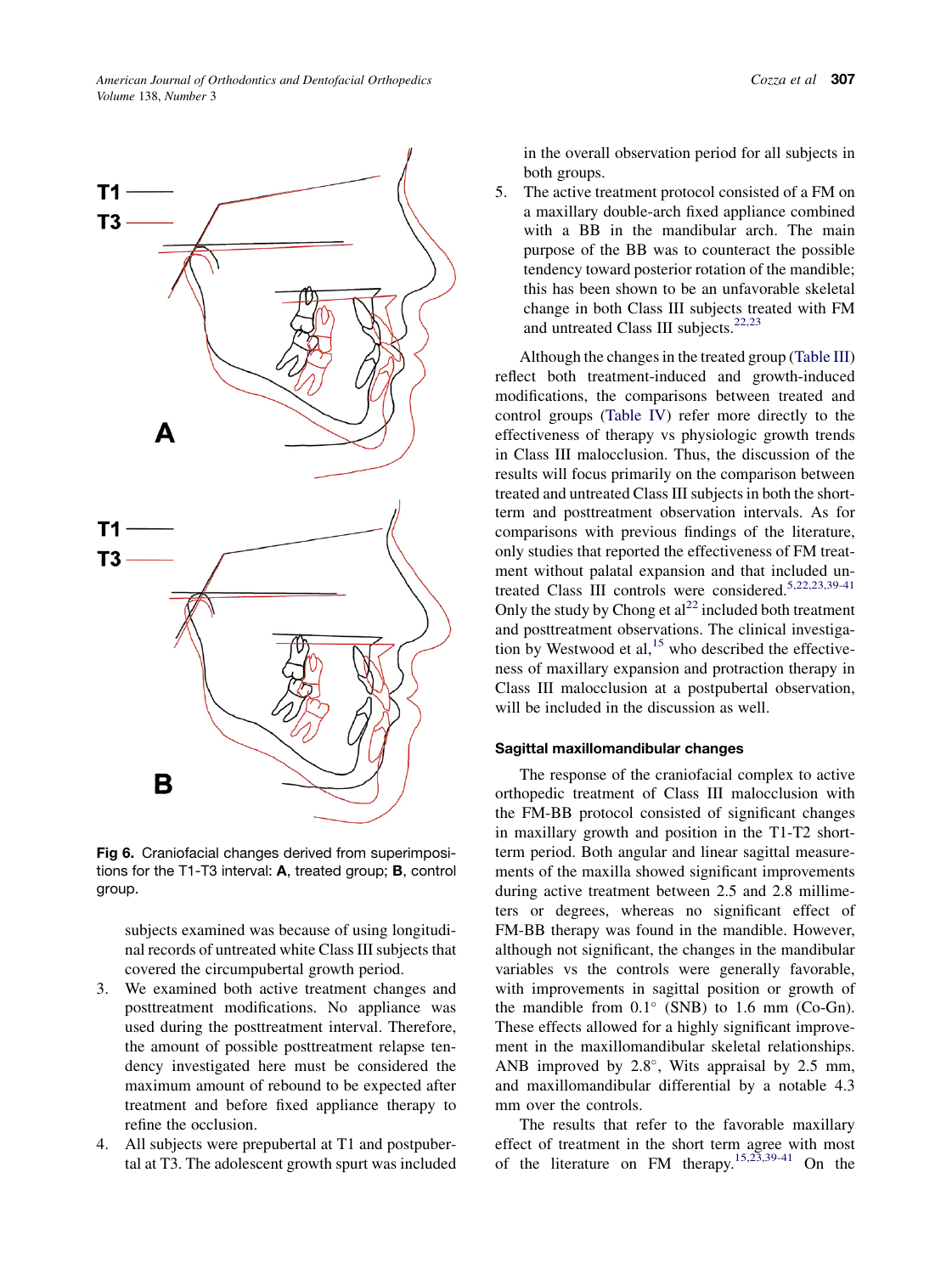contrary, Chong et  $al^{22}$  $al^{22}$  $al^{22}$  did not report significant improvement in maxillary position after FM therapy, in either the short or the long term. The amount of forward displacement of the maxilla during active treatment was relatively greater in our study compared with previous reports; this could be ascribed to the use of the splints in the mandibular dentition that facilitated the forward movement of the maxillary arch or the prolonged time of FM wear (12-18 months on average) in this study compared with other clinical trials (usually about 7-12 months).

In the posttreatment period (T2-T3), no significant changes in the treated subjects over the controls were found. Therefore, even with no retention protocol, no actual relapse in the maxillomandibular variables was found after active treatment. On the other hand, the lack of difference between the treated and control Class III subjects in the posttreatment period confirms previous observations that, after orthopedic Class III treatment, there is a tendency for the original Class III growth pattern to reassert itself.<sup>[22,23](#page-9-0)</sup> The short posttreatment observation period should be considered when discussing the changes after active treatment.

The overall T1 to T3 changes reflected the T1 to T2 changes: a significant amount of maxillary advancement  $(2.4^{\circ}$  for the SNA angle) and significant improvements in both the ANB angle  $(2.3^{\circ})$  and the maxillomandibular differential (4.6 mm) in treated vs control subjects. Even though it was not statistically significant, the amount of overall reduction in mandibular growth (–3.2 mm for Co-Gn in treated subjects vs controls) should be mentioned as a clinically important outcome. Westwood et al $15$  found net differences between treated and control groups during the T1-T3 interval of about 1.5 mm for maxillary position and 2.5 mm for mandibular length, thus leading to improvement in the maxillomandibular differential (4.1 mm) that was similar to our study. The mandibular effects in the study by Chong et  $al^{22}$  $al^{22}$  $al^{22}$  agree with our findings; those authors reported a net improvement of 3.6 mm for mandibular length in the treated group vs the controls.

#### Vertical changes

Although the BB appliance and the FM were effective in preventing clockwise rotation of the mandible, orthopedic treatment induced counterclockwise rotation of the PP (about  $2^{\circ}$ ) that was reflected by a similar increase in the relationship between the PP and the MP. However, this short-term change that had been described previously by Deguchi et  $al<sup>23</sup>$  $al<sup>23</sup>$  $al<sup>23</sup>$  disappeared at the long-term observation. The positive effect of the BB in inducing anterior rotation of the mandible was mostly discernible during the posttreatment period. Although untreated Class III patients exhibited a skeletal open-bite tendency during the growth spurt, as described before, the treated group showed progressive reductions in the inclination of the MP t o the FH (FH-MP,  $-1^{\circ}$ ) and the PP (PP-MP,  $-1.7^{\circ}$ ).<sup>24</sup> These outcomes were sustained by significant closure of the gonial angle (Ar-Go-Me,  $-2.7^{\circ}$ ) in treated subjects vs controls (anterior morphogentic rotation of the mandible); this is a favorable mechanism for the stability of Class III treatment outcomes.<sup>[4,15,24](#page-9-0)</sup> After the use of a FM without the BB appliance, Deguchi et  $al<sup>23</sup>$  $al<sup>23</sup>$  $al<sup>23</sup>$ reported significant posterior rotations of the mandible during and after orthopedic treatment of Class III malocclusion.

## Dental changes

The effect of maxillary protraction did not cause significant protraction of the maxillary incisors or retraction of the mandibular incisors, either during therapy or at the postpubertal observation. The BB appliance with the acrylic contacting the lingual surfaces of the mandibular incisors probably played a favorable role in preventing retraction of the mandibular incisors. On the contrary, significant retroclination of the mandibular incisors was reported by Chong et al,  $^{22}$  $^{22}$  $^{22}$  Deguchi et al, $^{23}$  $^{23}$  $^{23}$  and Westwood et al.<sup>[15](#page-9-0)</sup> Both OJ and molar relationship improved significantly (at both statistical and clinical levels) between T1 and T2, and also between T1 and T3. Net postpubertal improvements of 2.5 mm in OJ and about 3.5 mm in molar relationship were found in the treated group compared with the untreated controls. Interestingly, much of this favorable change in molar relationship could be ascribed to significant forward movement (3 mm) of the maxillary molars that bore the bands of the double-arch intraoral appliance for maxillary protraction. The amount of OJ correction was similar in the study by Chong et  $al^{22}$  $al^{22}$  $al^{22}$  (2.2 mm), who evaluated treatment and posttreatment changes of FM therapy.

## **CONCLUSIONS**

We compared the treatment effects of a FM-BB protocol in Class III malocclusion and growth changes in untreated Class III subjects. The following treatment and posttreatment craniofacial modifications were seen during an average observation period of 4 years 3 months in the circumpubertal stages of skeletal development.

1. Treatment with the FM-BB protocol induced significant dentoskeletal responses in terms of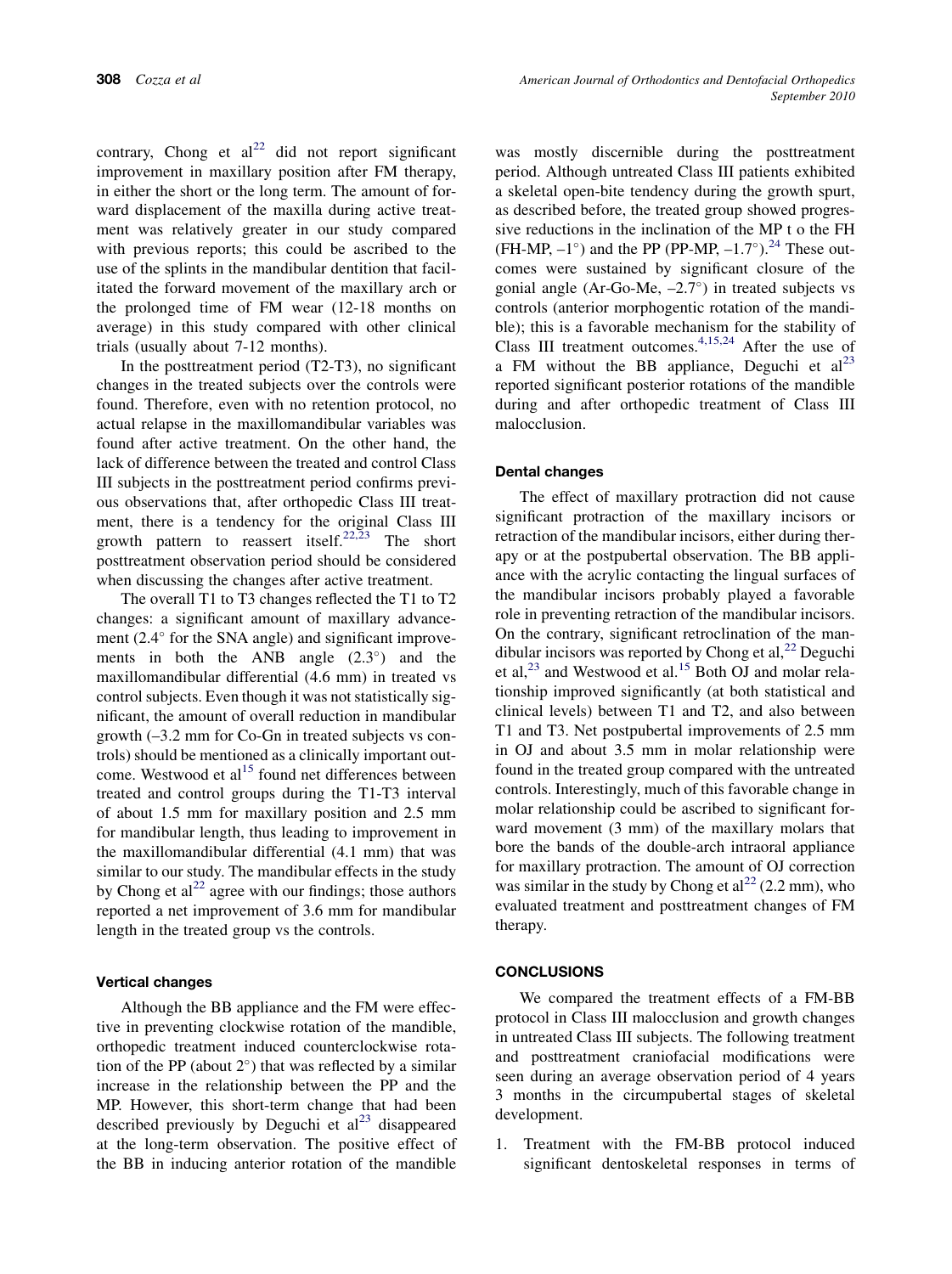<span id="page-9-0"></span>improvement of SNA angle, ANB angle, OJ, and molar relationship; these changes remained stable during the posttreatment period.

- 2. No modifications were found in vertical skeletal relationships. The BB in the mandibular arch enabled effective control of mandibular rotation and facilitated progressive closure of the gonial angle.
- 3. As for the dental changes associated with orthopedic treatment, the FM-BB protocol caused no proclination of the maxillary incisors or retroclination of the mandibular incisors in the long term. The significant improvement in OJ (2.5 mm) was entirely related to the amount of skeletal maxillary advancement.

#### **REFERENCES**

- 1. Delaire J. Le syndrome prognathique mandibulaire. Orthod Fr 1976;47:203-19.
- 2. Fränkel R. Maxillary retrusion in Class III and treatment with the function corrector III. Trans Eur Orthod Soc 1970;46: 249-59.
- 3. Garattini G, Levrini L, Crozzoli P, Levrini A. Skeletal and dental modifications produced by the bionator III appliance. Am J Orthod Dentofacial Orthop 1998;114:40-4.
- 4. Tollaro I, Baccetti T, Franchi L. Mandibular skeletal changes induced by early functional treatment of Class III malocclusion: a superimposition study. Am J Orthod Dentofacial Orthop 1995; 108:525-32.
- 5. Üçem TT, Ucuncu N, Yüksel S. Comparison of double-plate appliance and facemask therapy in treating Class III malocclusions. Am J Orthod Dentofacial Orthop 2004;126:672-9.
- 6. Graber LW. Chin cup therapy for mandibular prognathism. Am J Orthod 1977;72:23-41.
- 7. Ferro A, Perillo Nucci L, Ferro F, Gallo C. Long-term stability of skeletal Class III patients treated with splints, Class III elastics, and chincup. Am J Orthod Dentofacial Orthop 2003; 123:423-34.
- 8. Cozzani G. Extraoral traction and Class III treatment. Am J Orthod 1981;80:638-50.
- 9. Rey D, Angel D, Oberti G, Baccetti T. Treatment and posttreatment effects of mandibular cervical headgear followed by fixed appliances in Class III malocclusion. Am J Orthod Dentofacial Orthop 2008;133:371-8.
- 10. Irie M, Nakamura S. Orthopedic approach to severe skeletal Class III malocclusion. Am J Orthod 1975;67:377-92.
- 11. McNamara JA Jr. An orthopedic approach to the treatment of Class III malocclusion in young patients. J Clin Orthod 1987; 21:598-608.
- 12. Mermigos J, Full CA, Andreasen G. Protraction of the maxillofacial complex. Am J Orthod Dentofacial Orthop 1990;98: 47-55.
- 13. Delaire J. Maxillary development revisited: relevance to the orthopaedic treatment of Class III malocclusions. Eur J Orthod 1997;19:289-311.
- 14. Baccetti T, McGill JS, Franchi L, McNamara JA Jr, Tollaro I. Skeletal effects of early treatment of Class III malocclusion with maxillary expansion and face-mask therapy. Am J Orthod Dentofacial Orthop 1998;113:333-43.
- 15. Westwood PV, McNamara JA Jr, Baccetti T, Franchi L, Sarver DM. Long-term effects of Class III treatment with

rapid maxillary expansion and facemask therapy followed by fixed appliances. Am J Orthod Dentofacial Orthop 2003;123: 306-20.

- 16. De Toffol L, Pavoni C, Baccetti T, Franchi L, Cozza P. Orthopedic treatment outcomes in Class III malocclusion, a systematic review. Angle Orthod 2008;78:561-73.
- 17. Williams MD, Sarver DM, Sadowsky PL, Bradley E. Combined rapid maxillary expansion and protraction facemask in the treatment of Class III malocclusions in growing children: a prospective long-term study. Semin Orthod 1997;3: 265-74.
- 18. Ngan PW, Hägg U, Yiu C, Wei SH. Treatment response and longterm dentofacial adaptations to maxillary expansion and protraction. Semin Orthod 1997;3:255-64.
- 19. Hägg U, Tse A, Bendeus M, Rabie AB. Long-term follow-up of early treatment with reverse headgear. Eur J Orthod 2003;25: 95-102.
- 20. Ghiz MA, Ngan P, Gunel E. Cephalometric variables to predict future success of early orthopedic Class III treatment. Am J Orthod Dentofacial Orthop 2005;127:301-6.
- 21. Wells AP, Sarver DM, Proffit WR. Long-term efficacy of reverse pull headgear therapy. Angle Orthod 2006;76:915-22.
- 22. Chong YH, Ive JC, Artun J. Changes following the use of protraction headgear for early correction of Class III malocclusion. Angle Orthod 1996;66:351-62.
- 23. Deguchi T, Kanomi R, Ashizawa Y, Rosenstein SW. Very early face mask therapy in Class III children. Angle Orthod 1999;69: 349-55.
- 24. Baccetti T, Franchi L, McNamara JA Jr. Treatment and posttreatment craniofacial changes after rapid maxillary expansion and facemask therapy. Am J Orthod Dentofacial Orthop 2000;118: 404-13.
- 25. Yoshida I, Ishii H, Yamaguchi N, Mizoguchi I. Maxillary protraction and chincap appliance treatment effects and long-term changes in skeletal Class III patients. Angle Orthod 1999;69: 543-52.
- 26. Kuster R, Ingervall B. The effect of treatment of skeletal open bite with two types of bite-blocks. Eur J Orthod 1992;14: 489-99.
- 27. McNamara JA Jr. An experimental study of increased vertical dimension in the growing face. Am J Orthod 1977;71: 382-95.
- 28. Altuna A, Woodside DG. Response of the midface to treatment with increased vertical occlusal forces. Angle Orthod 1985;55: 251-63.
- 29. Woods MG, Nanda RS. Intrusion of posterior teeth with magnets. An experiment in growing baboons. Angle Orthod 1988;58: 136-50.
- 30. Dellinger EL. A clinical assessment of the active vertical corrector—a nonsurgical alternative for skeletal open bite treatment. Am J Orthod 1986;89:428-36.
- 31. Kalra V, Burstone CJ, Nanda R. Effects of a fixed magnetic appliance on the dentofacial complex. Am J Orthod Dentofacial Orthop 1989;95:467-78.
- 32. Kiliaridis S, Tzakis MG, Carlsson GE. Short-term and long-term effects of chewing training on occlusal perception of thickness. Scand J Dent Res 1990;98:159-66.
- 33. Jacobson A. Application of the ''Wits'' appraisal. Am J Orthod 1976;70:179-89.
- 34. Baccetti T, Franchi L, McNamara JA Jr. The cervical vertebral maturation (CVM) method for the assessment of optimal treatment timing in dentofacial orthopedics. Semin Orthod 2005;11: 119-29.